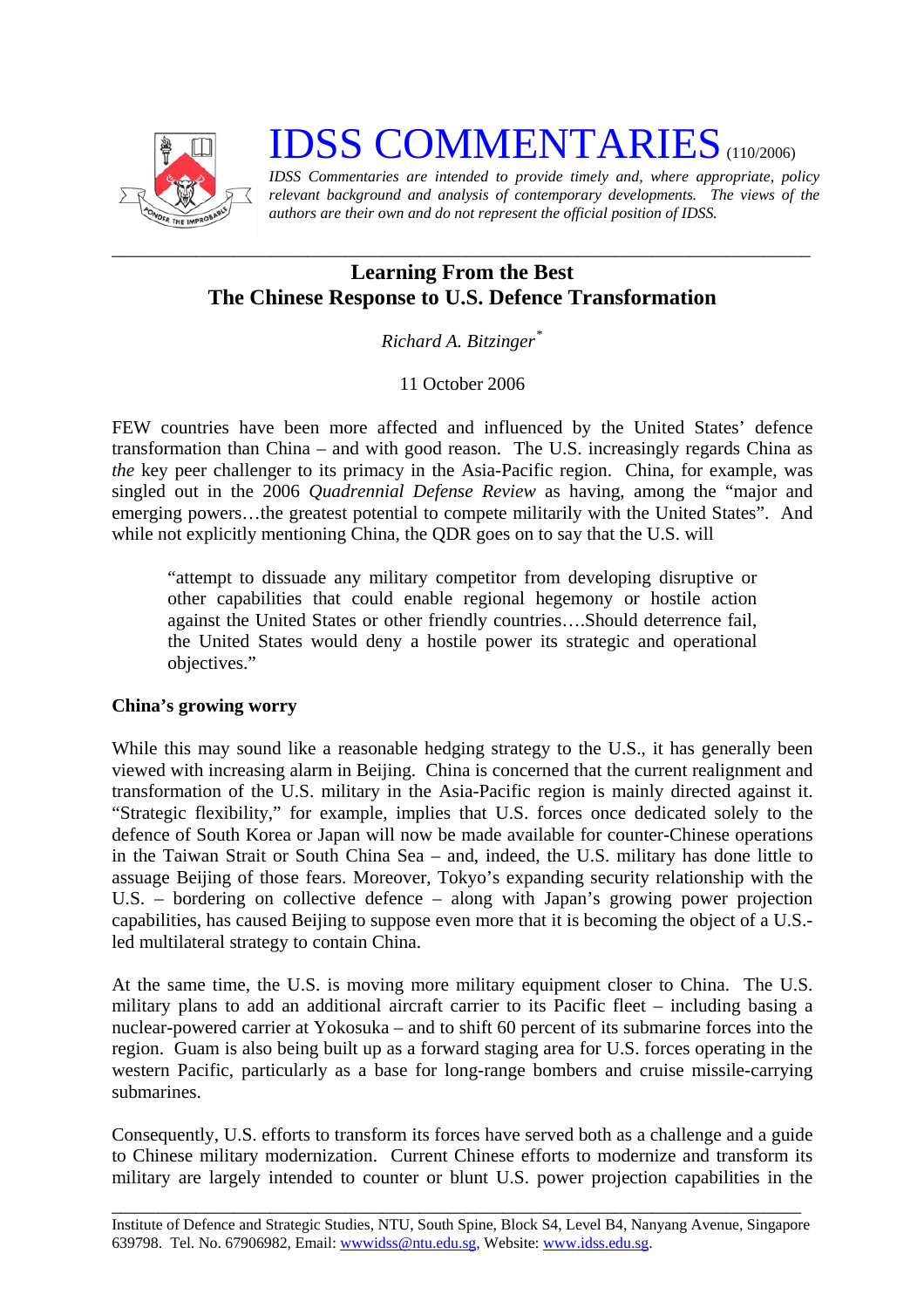region, particularly in the event of a China-Taiwan conflict. Under such circumstances, China would want to deter, delay, or complicate any U.S. intervention on behalf of Taiwan, while also being able to carry out offensive operations against Taiwan, including air and missile attacks, a naval blockade, or even an outright invasion of the island.

China has long studied the writings of U.S. military theorists on the revolution in military affairs (RMA). U.S. combat operations in Iraq in 1991, in Kosovo in 1999, and again in Iraq in 2003 were sobering lessons for the Chinese, and they reinforced the importance of reforming and modernizing the People's Liberation Army (PLA) along the lines of greater mobility, jointness, power projection, precision-strike, and, above all, greater attention to information capabilities.

#### **Beijing's own RMA**

The PLA has been particularly influenced by the information technologies-led RMA. Beijing is currently engaged in a determined effort to transform the PLA from a force based on Mao Zedong's principles of "People's War," to one capable of fighting and winning "Limited Local Wars under Conditions of 'Informatization'." This new doctrine revolves around short-duration, high-intensity conflicts characterized by mobility, speed, and long-range attack, employing joint operations fought simultaneously throughout the entire air, land, sea, space, and electromagnetic battlespace, and relying heavily upon extremely lethal hightechnology weapons.

Consequently, PLA has in recent years put considerable effort into acquiring new capabilities for mobility, power projection, and precision-strike. This has meant deemphasizing ground forces in favour of building up the PLA's air, naval, and missile forces. At the same time, China's military is increasingly focused on the information-technologies aspect of the RMA. According to Chinese military analyst You Ji, the PLA is currently engaged – as part of an ambitious "generation-leap" strategy – in a "double construction" transformational effort of simultaneously pursuing both the mechanization and informatization of its armed forces. Initially, the PLA intends to digitize and upgrade its current arsenal of conventional "industrial age" weapons – through improved communications systems, new sensors and seekers, greater precision, etc. Concurrently and with equal emphasis, the Chinese are trying to leapfrog development in building informationalized capabilities, by putting greater effort and resources into command, control, communications, computing, surveillance and reconnaissance (C4ISR) infrastructures, networking, and information warfare.

The PRC is combining these force modernization efforts with actions intended to increase professionalization and jointness within the PLA. PLA air forces devote more time training to supporting amphibious operations, while PLA ground forces are increasingly integrating training and exercises with maritime, airborne, and special operations forces, and have to put greater emphasis in their training on jointness, rapid mobilization, deployability, and overthe-sea operations – most likely with a Taiwan contingency in mind.

To pay for all this, Chinese military expenditures have nearly quadrupled in real terms since the mid-1990s. China's official 2006 defence budget is 281 billion yuan, or US\$35 billion – a 14.7 percent increase over the previous year. This upward trend is likely to continue for some time. In May 2006, Beijing approved a new 15-year national research and development plan for defence science and technology, focusing on high-technology and "IT solutions."